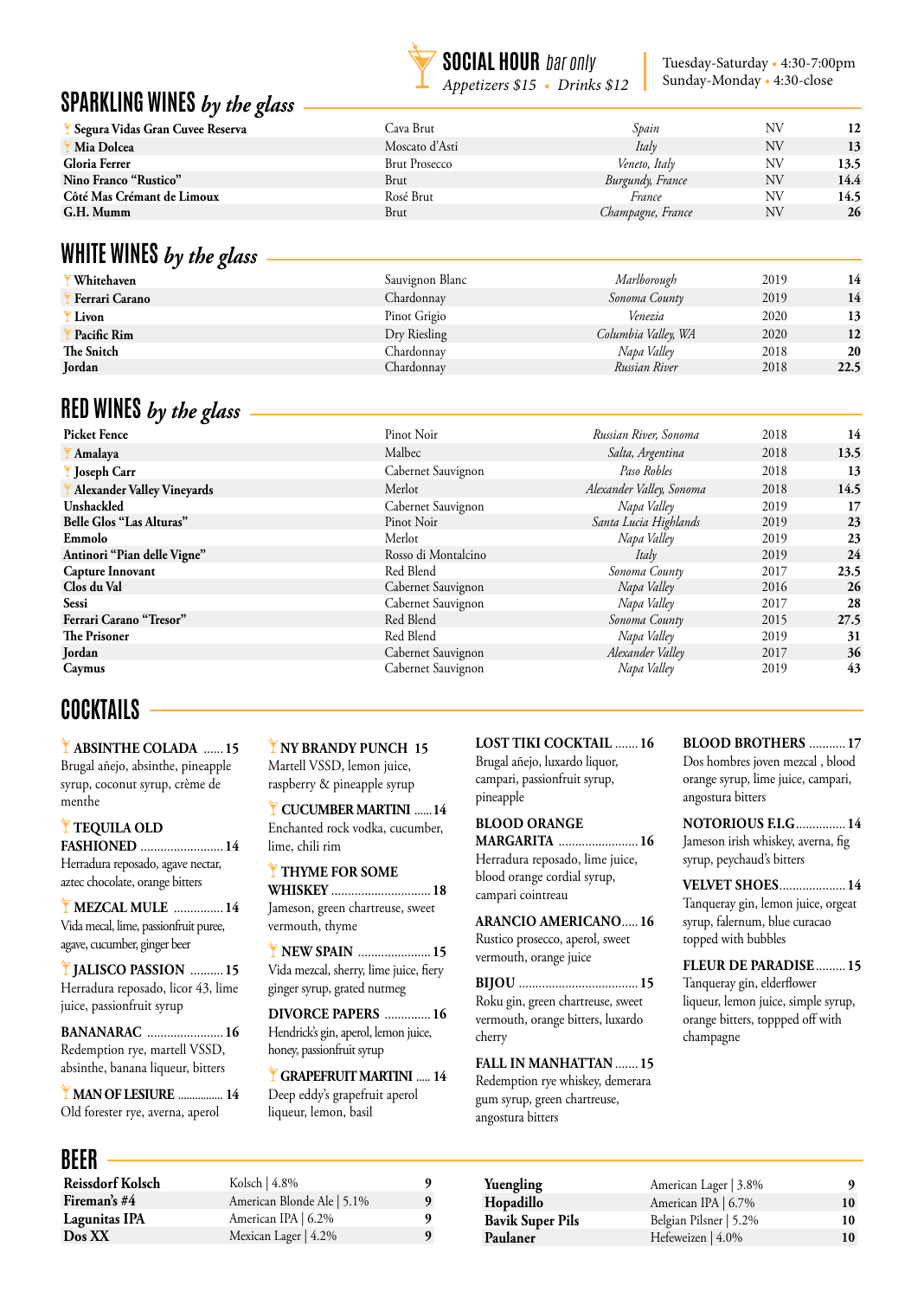

# **COLD APPETIZERS**

**CHARCUTERIE BOARD** .................... Full **33.25 |** Half **18.75** Chef's selection of cured meats and imported cheeses

**OCTOPUS CEVICHE** .....................................................**18.95** Spanish octopus marinated in citrus juice, prepared with peppers, avocado, onion, serranos

**PRIME BEEF CARPACCIO** ............................................**22.50** Beef tenderloin drizzled with mustard aioli, topped with capers, hard boiled eggs, shallots, tomato, parmesan cheese

#### **J-PRIME SEAFOOD TOWER**

Sm **149.95 |** Lg **199.95** Chef's selection of freshly caught seafood **OYSTERS** ................................................................... **4.25 EACH** Seasonal east coast oysters served on the half shell

**SHRIMP COCKTAIL** .........................................................**22.50** Poached jumbo shrimp with bib lettuce, candied lemon wedge, spicy cocktail sauce

**HAWAIIAN BIG-EYED TUNA TARTAR** ...........................**28.50** Fresh caught sashimi grade tuna, ponzu sauce, avocado, togarashi aioli, diced pineapple, wonton crisps

**BELUGA CAVIAR** .......................................................................**179.00** Accompanied with red onions, hardboiled eggs, chives, creme fraiche & toast points

## **HOT APPETIZERS**

| ROCKIN' OYSTERS ROCKEFELLER  19.95<br>Broiled oysters topped with homemade cheese sauce, spinach, panko<br>bread crumbs and crispy parma ham |  |
|----------------------------------------------------------------------------------------------------------------------------------------------|--|
| Served on the half shell with Chef's dirty rice, finished with<br>hollandaise sauce                                                          |  |
| GRILLED LOLLIPOP LAMB CHOPS 59.95<br>Lollipops served with spicy-citrus sauce and fresh mint                                                 |  |
| Delicate sweet butter poached langoustino tails with citrus                                                                                  |  |
| Jumbo lump Maryland style crab cake                                                                                                          |  |

**ESCARGOT** .....................................................................**20.95** Burgundy snails baked with shallot, white wine, butter, and topped with a puffed pastry

**HUDSON VALLEY FOIE GRAS** ....................................... **28.95** Seared with chef's selection of wild mushrooms, cranberry walnut toast points and a port demi sauce

**FISH 'N' CHIPS** .........................................................................**19.95** Lightly breaded fresh salmon and sea bass bites with crispy potato fries

**MEATBALL CASSEROLE** ....................................................**16.95** Four prime meatballs in our creamy marinara accompanied by toast points

## **BAR SPECIALS**

**GRILLED J KABOB** ........................................................**20.95** Tender filet mignon wrapped in bacon, bell peppers, onions and mushrooms

**WAGYU STEAK BURGER** .................................................**25.95** The best of the burgers, served with tomatoes, red onions, cheddar cheese, and homemade aioli

**PRIME RIB SLIDERS** .................................................... **17.95** Thinly sliced prime rib, melted cheese and creamy horseradish sauce on a hawaiian roll

| Prime cut served with lettuce, tomatoes, red onions, bacon, cheddar |  |
|---------------------------------------------------------------------|--|
| cheese and homemade aioli                                           |  |

**PRIME TACOS** ...............................................................**19.95** USDA prime ribeye tacos served in a blue corn tortilla with caramelized onions & cream avocado mousse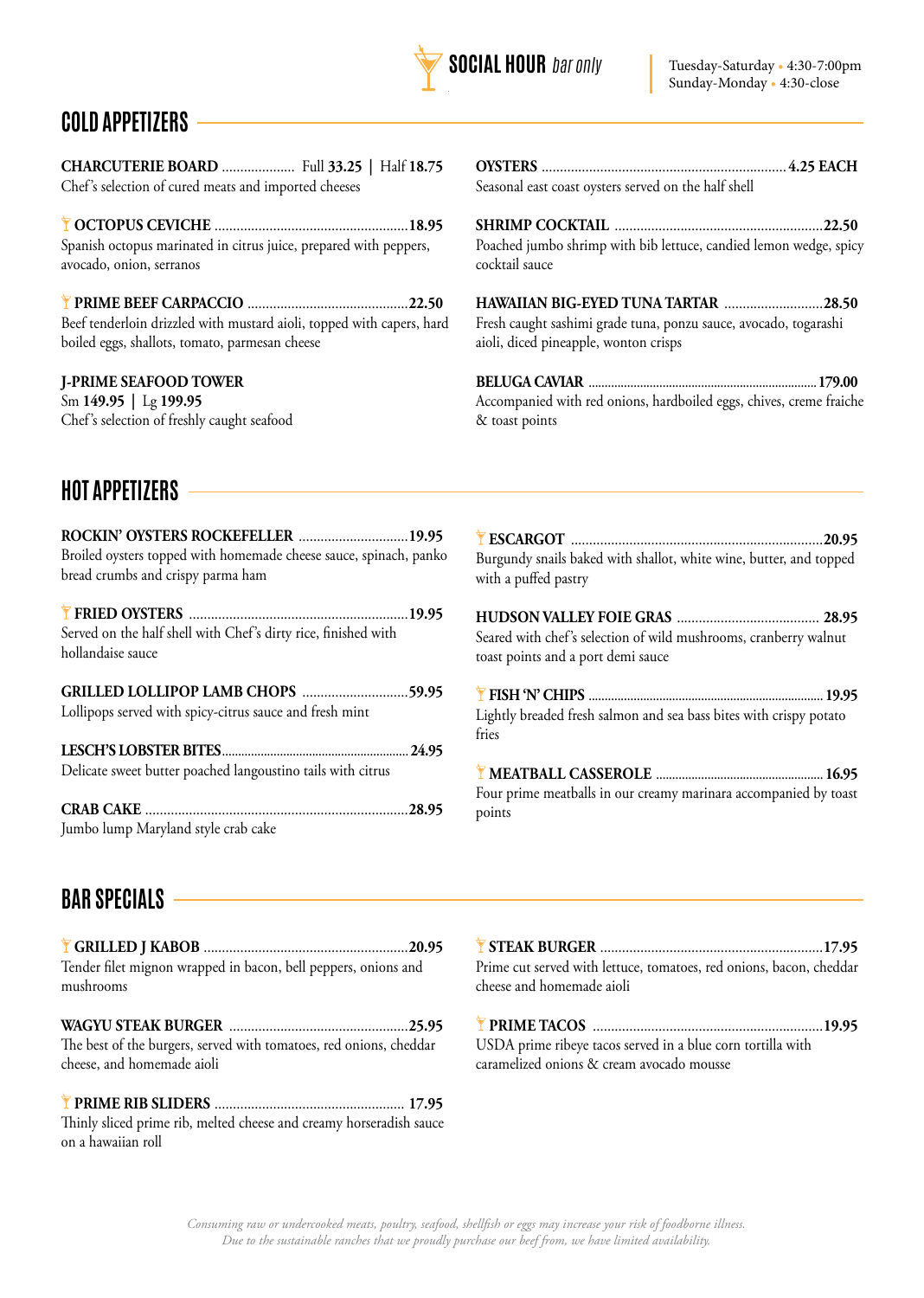## **SOUP & SALADS**

| Homemade bisque finished with sweet lobster                         |  |
|---------------------------------------------------------------------|--|
| Artisan romaine, caesar dressing, croutons, parmesan, white         |  |
| spanish anchovies                                                   |  |
|                                                                     |  |
| Baby iceberg lettuce, candied bacon, roquefort blue cheese dressing |  |
|                                                                     |  |
| Sweet boston lettuce served with french mustard vinaigrette, radish |  |
| and hard boiled eggs                                                |  |

**BEET SALAD** ......................................................................**15.50** Red & yellow beets, baby arugula, ricotta, roasted pecans, dried cranberries, tossed with olive oil & aged balsamic

**CAPRESE SALAD** ...............................................................**15.50** Heirloom tomatoes, fresh mozzarella, basil pesto, balsamic, toasted pine nuts, baby arugula

**APPLE PEAR SALAD** .........................................................**15.50** Artisan greens, grape cherry dressing, with halloumi cheese, toasted pumpkin and sunflower seeds

## **STEAKS & CHOPS**

creekstone farms *// all natural, hormone free, midwestern, USDA prime beef* 

| FILET MIGNON 8oz 49.95   12oz., 58.95 TOMAHAWK 44oz  129.95<br>Aged 30 days | USDA Prime, long bone-in ribeye                                                             | <b>BONE-IN NY STRIP 22oz  83.50</b><br>Aged 35 days |
|-----------------------------------------------------------------------------|---------------------------------------------------------------------------------------------|-----------------------------------------------------|
| Aged 45 days                                                                | Aged 45 days                                                                                | PORTERHOUSE 44oz  159.95<br>Aged 45 days            |
| <b>BONE-IN FILET 160z  69.95</b><br>Aged 30 days                            | <b>AUSTRALIAN RACK OF LAMB  59.95</b><br>Special blend of herbs, spices, & mint pesto sauce |                                                     |

### wagyu steaks

**AMERICAN WAGYU NEW YORK STRIP 12oz ......84.50** Aged 45 days, Snake River Farms gold grade

**AMERICAN WAGYU RIBEYE 16oz ............119.50** Aged 45 days, Snake River Farms gold grade

**JAPANESE A5 WAGYU PETITE STRIPLOIN 4oz 81.00** Kagoshima prefecture

**JAPANESE A5 FILET MIGNON 4oz 96.00 | 6oz 144.00** Kagoshima prefecture

### chef specialties

**FILET MIGNON DUO two 5oz filets 54.95** Twin bacon wrapped filets, one finished with au poivre sauce and the other finished "Oscar" style

**SURF 'N' TURF 89.50** 8oz filet mignon with 6oz Canadian lobster tail

**FETTUCCINI & MEATBALLS 34.00**

Prime meatballs, fettuccini pasta with garlic butter & our marinara sauce, served with fried basil & shaved parmesan

4oz of A5 Strip

dinner for two *// choice of soup or salad and one side per person* 

| LAND & SEA $44 \text{ oz}$ 199.95  | PORTERHOUSE 44oz 179.00     | <b>TOMAHAWK 44oz 159.95</b> | WAGYU SAMPLER 260.00   |
|------------------------------------|-----------------------------|-----------------------------|------------------------|
| <i>Choice of:</i> Creekstone Farms | USDA prime Creekstone Farms | USDA prime Creekstone       | 80z Wagyu NY Strip     |
| Porterhouse or Tomahawk with       |                             | Ranch long bone-in ribeye   | 80z Wagyu Ribeye       |
| whole Canadian coldwater lobster   |                             |                             | 4oz of A5 Filet Mignon |

## **SAUCES & STEAK TOPPINGS**